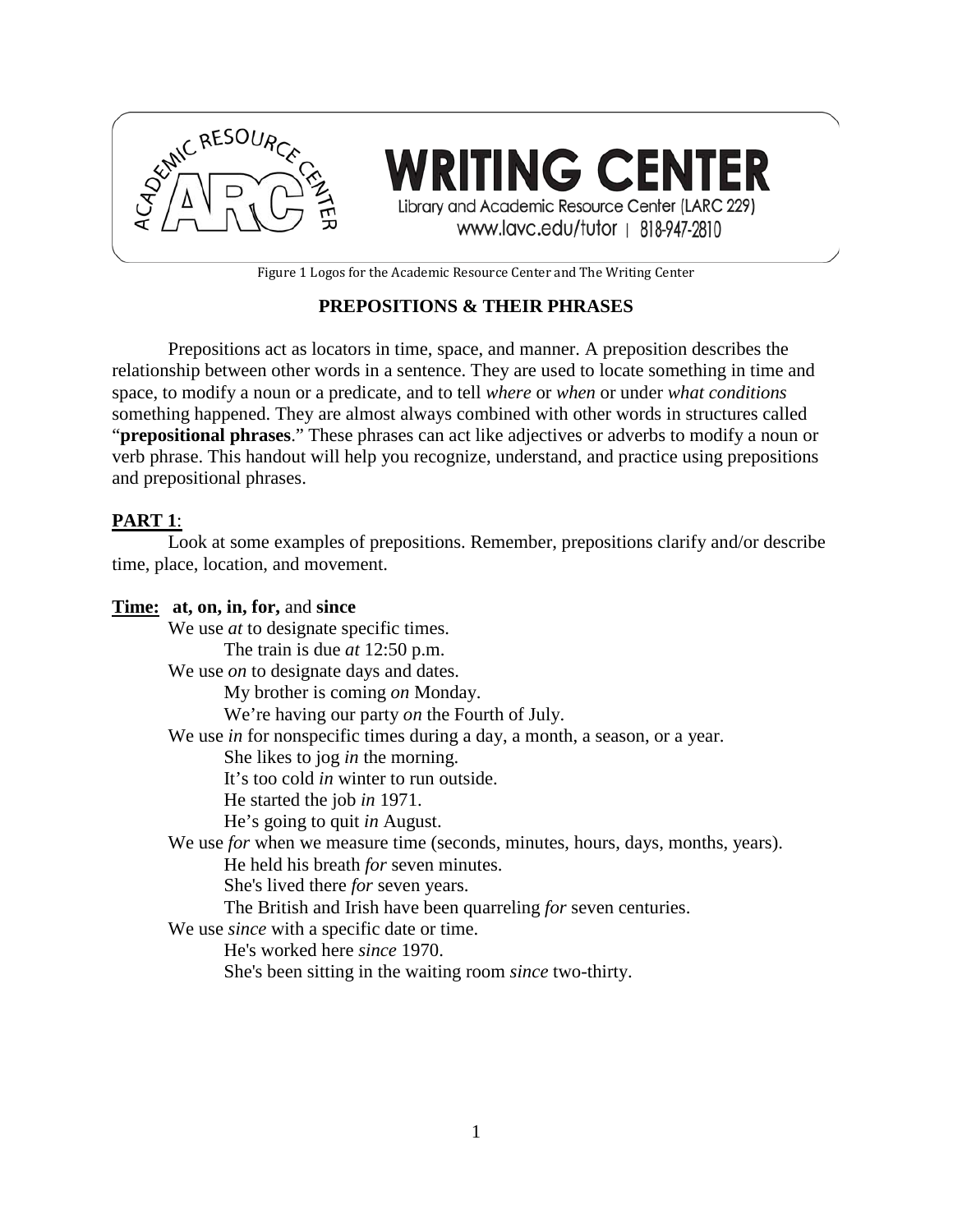#### **Place: at, on,** and **in**

We use *at* for specific addresses.

Jane Smith lives *at* 55 Boretz Rd in Durham.

We use *on* to designate names of streets, avenues, etc.

Her house is *on* Boretz Rd.

We use *in* for the names of land-areas (towns, counties, states, countries, and continents). She lives *in* Durham. Durham is *in* Windham County.

Windham County is *in* Connecticut.

#### **Location: in, at,** and **on** and **no preposition**

| We typically use the preposition in for these words:        |             |                |
|-------------------------------------------------------------|-------------|----------------|
| $(the) bed*$                                                | the bedroom | school*        |
| the library*                                                | the car     | $(the) class*$ |
| We typically use the preposition <i>at</i> for these words: |             |                |
| $class*$                                                    | home        | school*        |
| the library*                                                | the office  | work           |
| We typically use the preposition on for these words:        |             |                |
| the bed*                                                    | the ceiling | the plane      |
| the floor                                                   | the horse   | the train      |
| We do not use prepositions with the following words:        |             |                |
| downstairs                                                  | downtown    | upstairs       |
| inside                                                      | outside     | uptown         |
|                                                             |             |                |

*\* These words can be used with various prepositions.*

#### **Movement: to** and **no preposition**

We use *to* in order to express movement toward a place.

They were driving *to* work together.

She is going *to* the dentist's office this morning.

Toward and towards are also helpful prepositions to express movement. These are simply variant spellings of the same word; use whichever sounds better to you.

We're moving *toward* the light.

This is a big step *towards* the project's completion.

We use no preposition with the words home, downtown, uptown, inside, outside, downstairs, or upstairs.

Grandma went upstairs. Grandpa went home.

They both went outside.

#### **Exercise: Highlight ONLY the prepositions in the following paragraph about the qualities of a desk.**

You can sit before the desk (or in front of the desk). The professor can sit on the desk (when he's being informal) or behind the desk, and then his feet are under the desk or beneath the desk. He can stand beside the desk (meaning next to the desk), before the desk, between the desk and you, or even on the desk (if he's really strange). If he's clumsy, he can bump into the desk or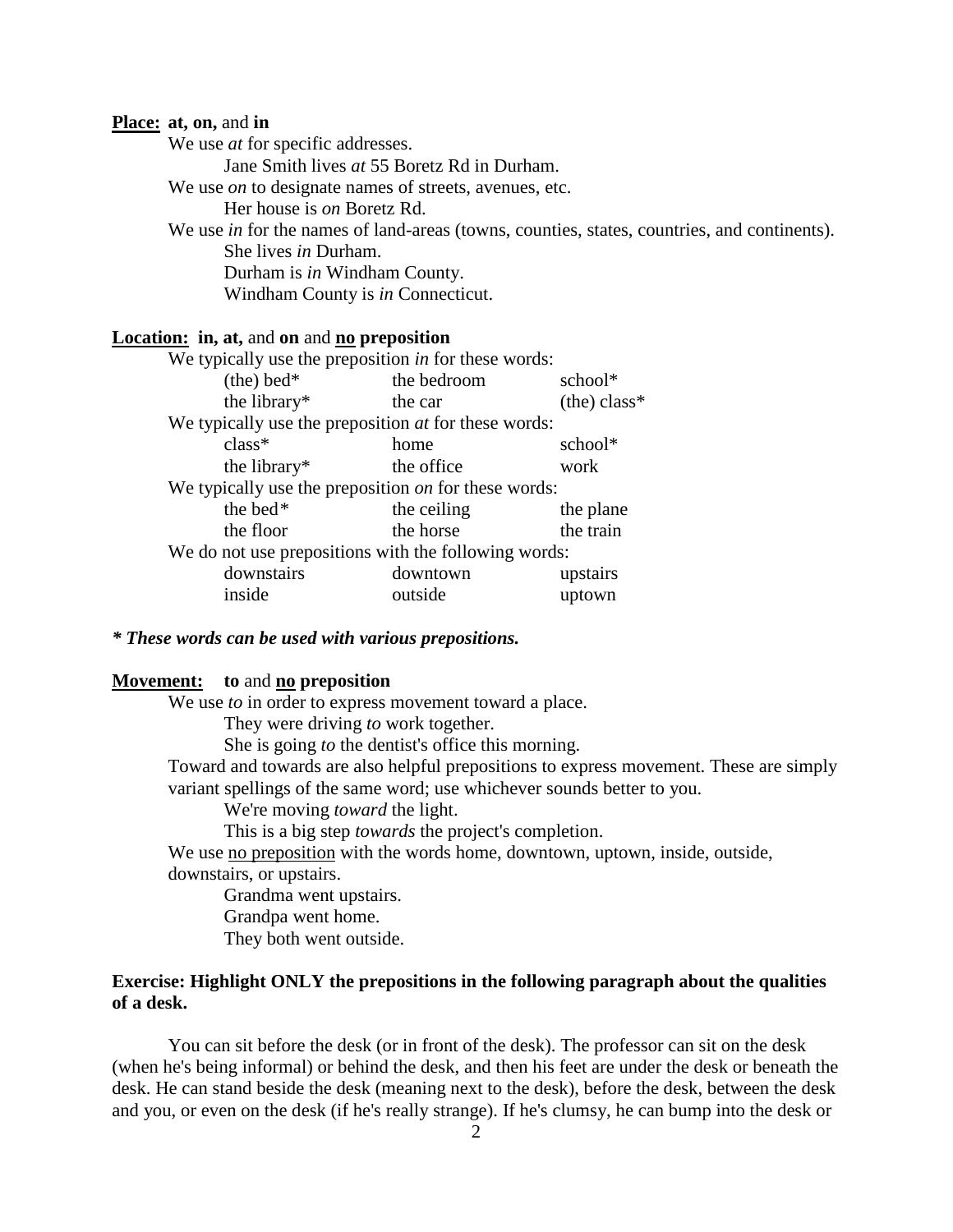try to walk through the desk (and stuff would fall off the desk). Passing his hands over the desk or resting his elbows upon the desk, he often looks across the desk and speaks of the desk or concerning the desk as if there were nothing else like the desk. Because he thinks of nothing except the desk, sometimes you wonder about the desk, what's in the desk, what he paid for the desk, and if he could live without the desk. You can walk toward the desk, to the desk, around the desk, by the desk, and even past the desk while he sits at the desk or leans against the desk. All of this happens, of course, in time: during the class, before the class, until the class, throughout the class, or after the class.

# **PART 2**:

Prepositional Phrases consist of a preposition followed by a determiner and an adjective, and then followed by a pronoun or a noun (the object of the preposition). Remember, there are 2 kinds of prepositional phrases: **adverbial** & **adjectival**. Look at some examples of *prepositional phrases*.

## **1. Adverbial**

I went to the car.

## I **(subject)** *went* **(verb) to the car (preposition).**

What does this preposition describe, the subject or the verb?

-The preposition describes the verb (went). Therefore: the preposition is adverbial.

## **2. Adjectival**

I am the loud neighbor

## I **(subject)** *am* **(verb) the loud neighbor (prepositional phrase).**

What does this preposition describe, the subject or the verb? The preposition describes the subject; therefore: the preposition is adjectival.

#### **Exercise:** C**reate 3 complete sentences by using prepositional phrases**

QUICK NOTE: Sometimes, prepositions are so commonly used with other words that, together, convey one meaning. *In these cases*, you will always use the two words together. This occurs in three categories: nouns, adjectives, and verbs.

| approval of     | fondness for | need for         |
|-----------------|--------------|------------------|
| awareness of    | grasp of     | participation in |
| belief in       | hatred of    | reason for       |
| love of         | hope for     | respect for      |
| concern for     | interest in  | success in       |
| confusion about | desire for   | understanding of |